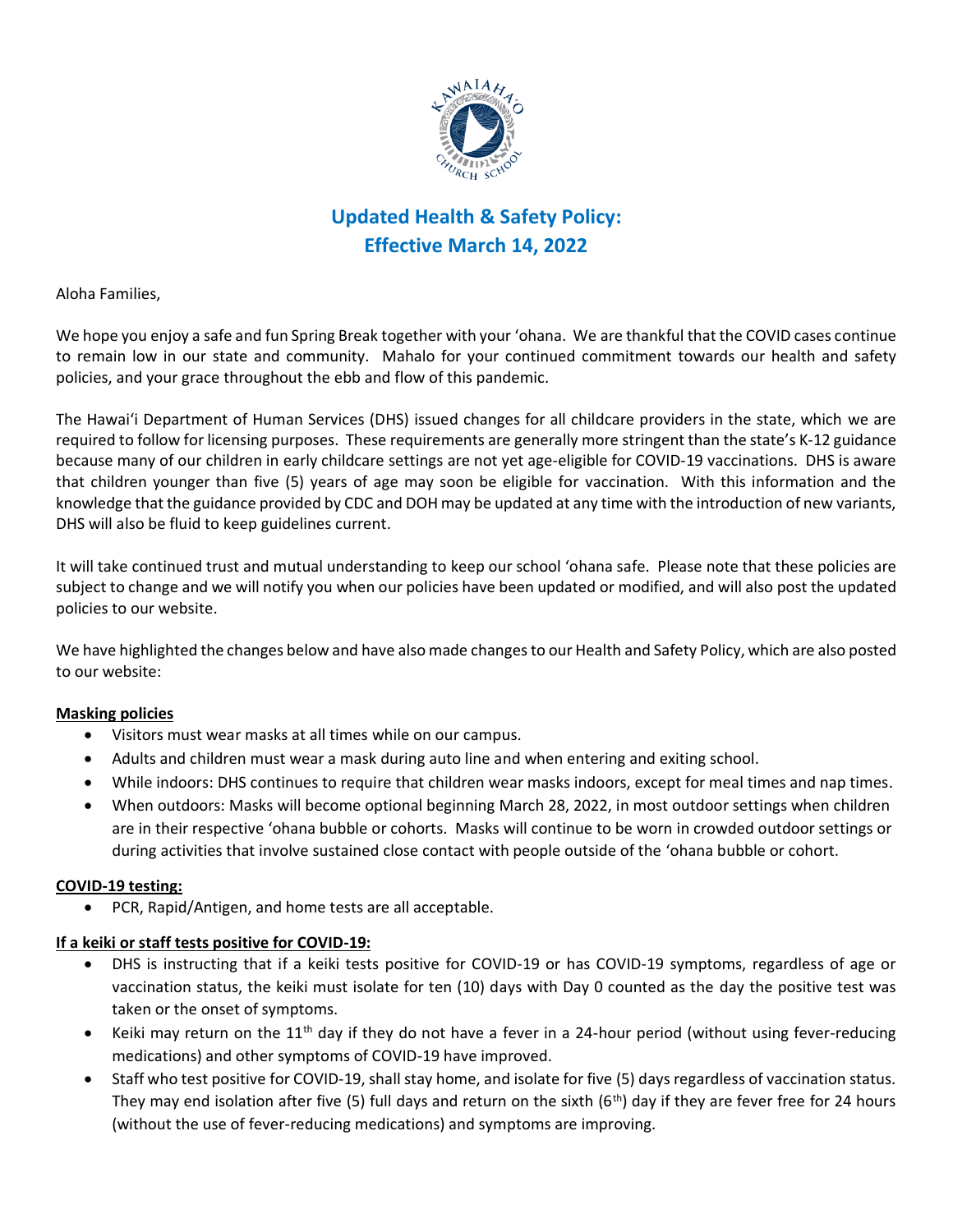## **If a keiki or staff is identified as a close contact of someone with COVID-19:**

- DHS is requiring that children quarantine for five (5) days and may return on day six (6) with a negative test if they do not develop symptoms. If symptoms develop, they should immediately isolate and get tested.
- Children under five (5) years old who prefer to not get tested, will also have the option to quarantine for ten (10) days and may return to school on the  $11<sup>th</sup>$  day if they are symptom free. If symptoms develop, they should immediately isolate and get tested.
- If a teacher or staff is identified as a close contact, we will follow all guidelines outlined by the CDC, DOH, and DHS. This means that in some cases, we may not require the five (5) days of quarantine as we do for our students.
- Staff identified as a close contact, who have tested positive for COVID-19 within the last 90 days of exposure do not have to quarantine unless they develop symptoms.

## **TRAVEL POLICY**

Effective March 28, KCS will no longer require students, teachers, and staff who are traveling to provide a negative COVID-19 test result before returning to school. However, we are highly encouraging a home, antigen, or PCR-test before returning to school from out-of-state travel.

We are committed to doing everything possible to keep our keiki and the entire Kawaiahaʻo Church School community safe. We will continue to monitor updated recommendations and guidelines from the Center of Disease Prevention and Control (CDC), the state Department of Health (DOH), and the Department of Health and Human Services (DHS).

We thank you for keeping your keiki home if he or she is not feeling well, letting us know right away if anyone in your household tests positive or has been exposed to COVID- 19, and making the pivot with us when a classroom needs to temporarily shut down.

While we will continue to strive to keep our campus COVID- free, we know that no environment is 100% immune to this pandemic. We have seen how COVID-19 has impacted workplaces, schools, and families throughout our world. We continue to believe that Kawaiahaʻo Church School is one of the safest places your child can come to learn.

Mahalo again for your kokua, understanding, and grace throughout these ever-changing and fluid times. Please don't hesitate to contact me if you should have any questions, comments, or concerns. We have an open door policy and welcome your feedback at any time.

Mahalo, Deanna Manabe [dmanabe@kawaiahaoschool.org](mailto:dmanabe@kawaiahaoschool.org) (808) 585-0622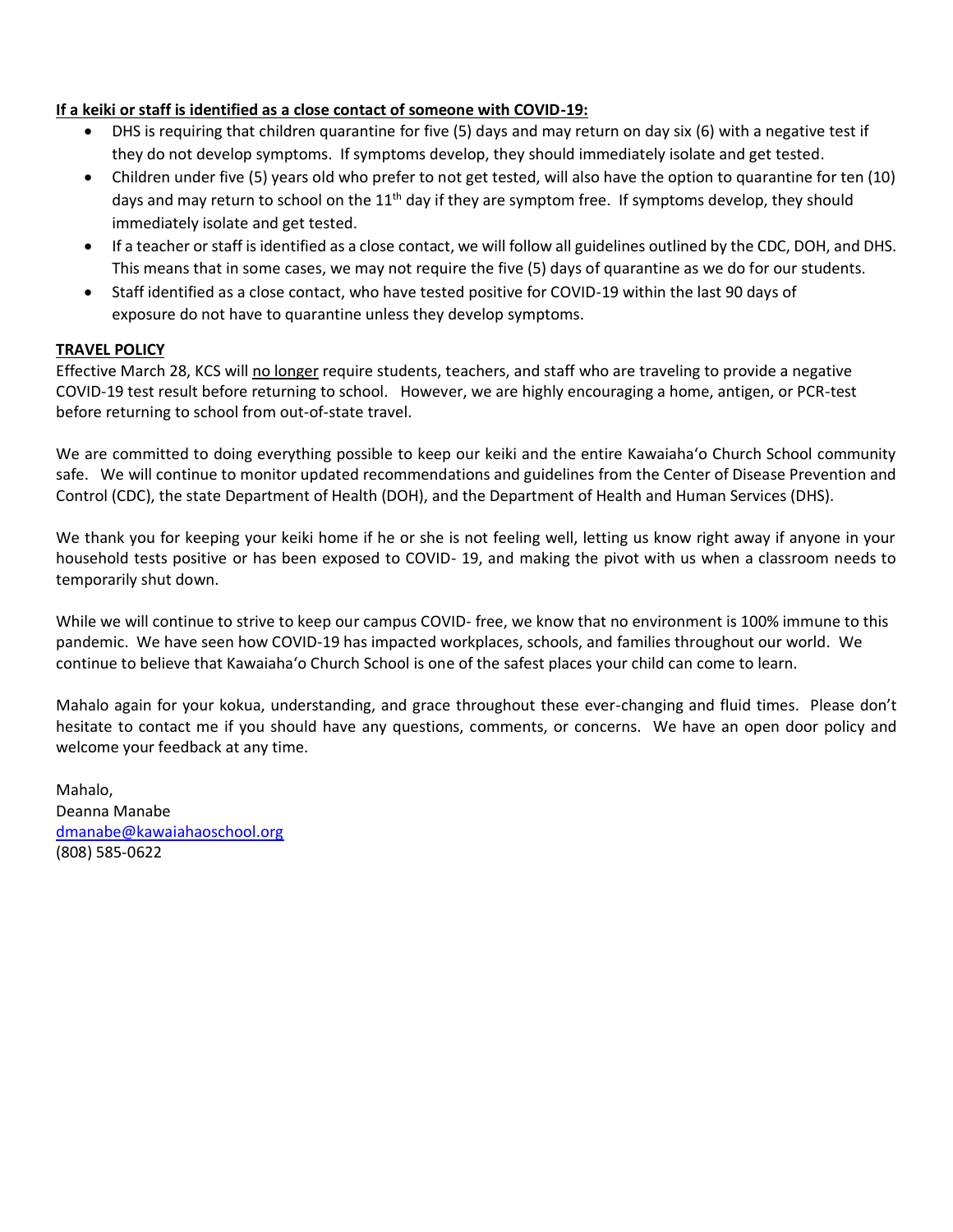## **Health & Safety Policy Changes Updated March 14, 2022**

#### **CLEANING AND SANITIZING**

The following link provides guidance for cleaning and disinfecting in schools and childcare programs and will be the guidelines that we follow. This guidance is based on the Centers for Disease Control and Prevention (CDC) recommendations for schools, workplaces, and community locations:

<https://www.cdc.gov/coronavirus/2019-ncov/community/disinfecting-building-facility.html>

In addition to our already stringent cleaning routines already in place, which include professional janitorial services daily during evening hours when the school program is closed, we are also committing to the following cleaning methods and schedule to ensure additional cleaning and disinfection of highly touched surfaces throughout the day:

- Classrooms, classroom furniture, high touch areas, and office spaces will be professionally sanitized with EPA approved methods and equipment.
- Classrooms and high touch surfaces (e.g., desks, equipment, toys, outdoor play structure, light switches, door handles, etc.) will be cleaned and sanitized restrooms on a schedule, frequently throughout the day.
- Clean and sanitize restrooms and diaper changing areas regularly based on frequency of use (e.g., throughout the day).
- Monthly professional COVID disinfecting and sanitization.
- Wipe down and disinfect tables between staggered snack and mealtimes.
- Make hand sanitizer readily available to adults throughout the facility.
- Securely store hand sanitizer and disinfectants out of reach of children.
- Ensure frequent hand washing. We are fortunate to have many handwashing sinks available to our children, both indoors and outdoors, but we will provide hand sanitizer if the children are in an area where there is not easy access to water.
- Avoid use of shared items that are not easily cleaned, sanitized or disinfected (plush toys, sand table, water table). Playdoh and similar materials should be kept in separate bags labeled for each child's use.
- Children can bring a favorite animal or favorite blanket from to keep in their cubbies for naptime, but all items need to be washed before coming to school.
- Children will store their personal belongings in their designated cubbies. All sleep materials will continue to be sent home weekly, or more frequently, for cleaning.
- Facemasks need to be washed every day at home. The child should wear a clean mask to school each day, and keep an extra mask in his/her cubby.
- There will be bins located in the classrooms to hold toys that need to be disinfected before the next use.
- All supplies and high-touched materials, such as art supplies, should be assigned to each individual child or a group of children at a time to be sanitized for the next group to use.
- The program will ensure safe and correct application of disinfectants and keep them away from children at all times.
- Close off areas used by any person exhibiting COVID-19 symptoms and do not use them until they have been cleaned and disinfected. Wait at least 24 hours before cleaning to reduce risk to individuals cleaning the area.

## **FACILITY SAFETY**

- Visitors are being significantly reduced in order to reduce exposure to our children and staff. If visitors come onto campus, masks will be required both indoors and outdoors.
- If a visitor is required to perform professional service or function (e.g., speech therapists, health providers, social service or licensing workers), they will be required to wear a face mask and asked to practice six-foot distancing, if not required to provide direct services to children in care.
- All visitors (including parents) will be logged, and their temperature will be checked, as required by the state for contact tracing.
- We will be utilizing our ACs and fans, and keeping the classrooms as well ventilated as possible in order to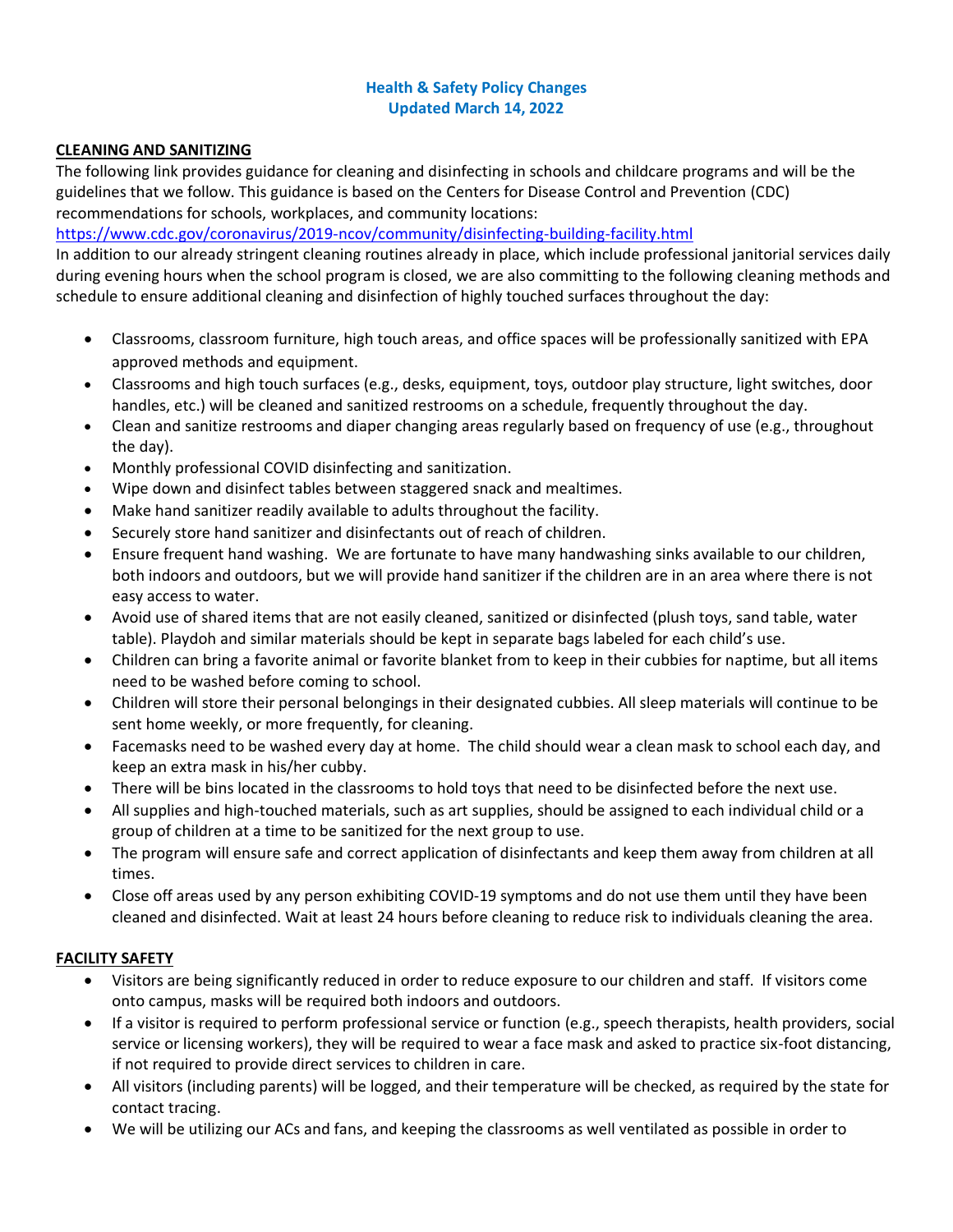increase circulation of outdoor air as much as possible by opening windows and doors.

- Have trained back-up staff in order to maintain sufficient staffing levels or reduce the number of children in care if there is insufficient staffing, when necessary.
- Notify local health officials, staff, and families immediately of any possible child, visitor or staff case of COVID-19 while maintaining confidentiality as required by the Americans with Disabilities Act (ADA).

### **STAFF HEALTH & WELLNESS**

- Staff will receive additional training on infection control and workplace disinfection.
- All Staff will receive training/education on COVID-19 symptoms as well as preventive measures (including COVID-19 symptom detection, and common modes of COVID-19 transmission).
- Staff will check their temperature at the beginning of each shift and notify their supervisor if >99.9 as well as self-monitor for signs and symptoms of COVID-19 and notify their supervisor if any develop (fever or respiratory symptoms).
- Staff will wash their hands immediately upon entering the program and immediately prior to leaving.
- All employees must wear facemasks (unless a medical condition requires the use of a face shield) throughout the day.
- Staff will not be allowed to work if they are feeling ill or experiencing respiratory symptoms.
- We will communicate with employees regularly and seek employee feedback on an ongoing basis.
- We will solicit feedback and provide ongoing methods of additional training to reinforce messaging and changes to policies and procedures.
- Our designated staff person to be responsible for responding to COVID-19 concerns will be Hauʻoli Hoopii.
- We will ensure our staff have adequate sanitizing supplies and PPE equipment, which includes disposable gloves and disposable masks.
- Keep a daily checklist of cleaning and sanitizing responsibilities to be used by employees.
- Train all employees on leave benefit options and policies.

## **VACCINATIONS**

• We would like to share that Kawaiahaʻo Church and Kawaiahaʻo Church School has implemented a 100% vaccination policy for all staff members. If a staff member is not fully vaccinated, then weekly COVID testing is now required. This vaccination policy does not apply to our students, however, vaccination is strongly encouraged for all age-eligible children and family members.

## **DROP-OFF AND PICK-UP/AUTOLINE**

• We ask all families to participate in the morning auto-line, and drop-off your keiki between 7:00-8:00am. Our staff are stationed in 2 designated areas to receive your keiki every morning. We ask all of our keiki to come to school by 8am. If you come after 8am, we ask that you wait curbside and our staff will come to pickup any latecomers at 8:10am (after morning piko).

We also ask all families to participate in the afternoon auto-line between 2:00-2:30pm, unless your keiki is enrolled in After School Care (ASC). You will be provided with pickup instructions if your keiki is enrolled in ASC.

- We ask that you please remain in your vehicle to ensure we can keep auto line flowing efficiently.
- If you are walking your child to school, you may drop them off at the designated auto-line area.
- We ask that parent/guardians wear facemasks when they are participating in auto line whether they are in a vehicle or walking, and to practice 6-foot social distancing with non-family/household members.
- We ask all children to wear a facemask during auto line.

## **\*\*\*PLEASE NOTE THE PROGRAM YOUR CHILD IS IN BELOW, AND FOLLOW THE PROCEDURES FOR OUR DROP-OFF AND PICK-UP\*\*\***

## **2-3 yr. old classes; Papa Lilinoe and Papa ʻUlu**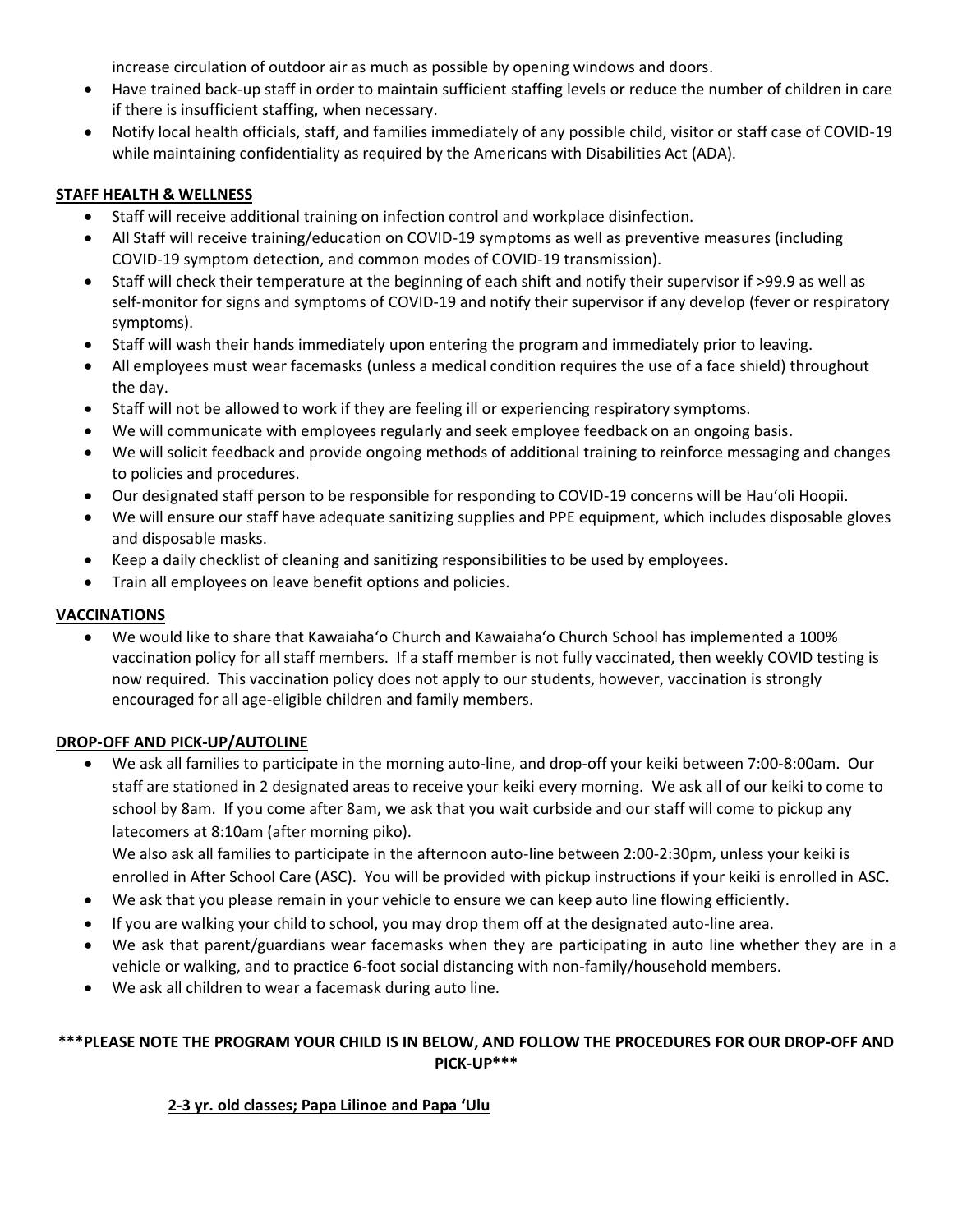- o **Special drop-off between 7:00am and 8:00am** you may utilize the staff parking lot and a staff member will be waiting in the back door of our school gym to assist our toddler children to their classes. Please help your child with his/ her belongings and walk them to the gym back door/gate. Siblings of our toddler families are also welcome to enter through the gym back door/gate.
- o **Pick up 2:00-2:30 pm** all of our 2-3 year old Papa Lilinoe and Papa ʻUlu child will be picked up in our school parking lot so that parents/guardians can more easily assist with buckling child into his/her seat.

## **Primary, Kindergarten, and Elementary Programs:**

- o **Drop off 7:00-8:00am**, **Mission Lane loading zone** in partnership with parent/guardian, a staff/teacher can assist your child out of the car and with his/her school belongings.
- o **Pick up anytime between 2:00-2:30pm**, Mission Lane curbside loading zone. Parents/guardians need to buckle their children into their car seats.

## **LATE ARRIVAL PROCEDURES**

- Because of the new requirements, it is important that children come to school by 8am. This will help the entire flow of auto line and classroom learning environment. But we also know that unexpected situations occur occasionally, so if you happen to miss the 8am curbside drop off, parents or guardians need to walk your keiki to the school office gate and ring the bell. Older children (kindergarten and up) will need to get a tardy pass (not during summer months, but during the school year) before going to class, which will be reflected in his/her school records. Please see our late arrival policies in the school handbook.
- Any late arrivals after 8:00am (i.e., doctor's appointment, etc.) will need to be prearranged with the school office and teacher, so we can help bring your child to class.

### **SCREENING UPON ARRIVAL**

- Prior to coming to school, parents will need to take their child's temperature at home daily.
- Parents and/or designated drop off individuals may be asked to confirm that the child is not ill, does not have a fever and does not have a cough.
- Faculty and staff will make a visual inspection of the child for signs of illness, which include flushed cheeks, rapid or difficulty breathing (without recent fatigue), extreme fussiness, extreme fatigue, coughing or running nose.
- We will conduct daily temperature checks and visual well checks for all children, staff and any required visitors upon entrance to the facility. We are required to keep a log of temperature checks.
- When children arrive to school, they will be asked to use hand sanitizer or wash their hands before entering their classrooms.

#### **MAINTAINING A HEALTHY ENVIRONMENT**

- The groups of children will include the same children each day with the same staff in the classroom, referred to as ʻohana bubbles. If outside staff needs to come into the ʻohana bubble, they will practice social distancing, mask wearing, and minimize social interactions as much as possible.
- We will minimize the sharing of equipment and clean equipment between uses.
- There will be a staggered schedule for time spent on the playground, gym, and for any communal spaces.
- If there are two groups per classroom, they will switch between indoor and outdoor learning areas.
- During naptime, all children in the group will be distanced as much as possible, and space out the mats (head-totoe positioning) to six feet apart, whenever possible.
- We will perform classroom-wide sanitization in the beginning and end of every school day, as well as sanitization in high touch areas throughout the day.
- Staff will have access to anti-bacterial hand sanitizers and disposable gloves and use them as needed.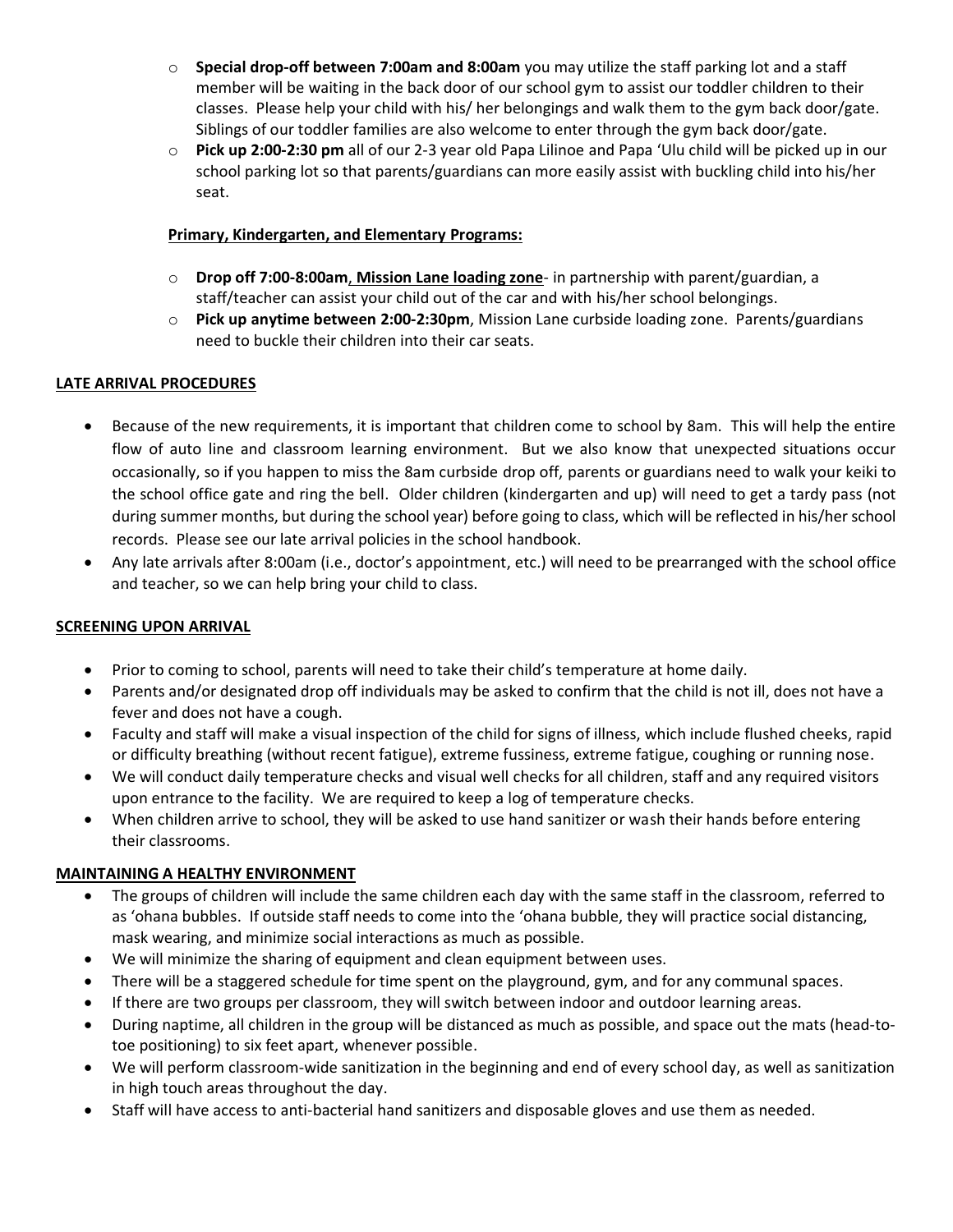- Staff will wash/scrub their hands and children's hands a minimum of hourly (noted by the CDC as the most effective preventive measure), as well as before any mealtimes.
- We will review with employees and children (as appropriate for their age) on the importance of frequent hand washing, proper sneezing/cough etiquette, the use of hand sanitizers with at least 60% alcohol content and give clear instructions to avoid touching hands to face.
- We will organize routine hand washing breaks and always wash hands before and after meals, indoor play, and outdoor play, and after using the restroom.
- No in-person program tours will be given during regular school hours, to reduce the number of visitors in the classrooms.
- Require employees, parents, and children to not enter the facility and quarantine per Hawaiʻi public health guidelines if exposed to COVID-19.
- Update sick policy to include COVID-19 and have each parent sign off that they understand the amended sick policy prior to their child starting school.

## **MASKING POLICIES**

- Visitors must wear masks at all times while on our campus.
- Adults and children must wear a mask during auto line and when entering and exiting school.
- While indoors: DHS continues to require that children wear masks indoors, except for mealtimes and nap times.
- When outdoors: Masks will become optional beginning March 28, 2022, in most outdoor settings when children are in their respective ʻohana bubble or cohorts. Masks will continue to be worn in crowded outdoor settings or during activities that involve sustained close contact with people outside of the ʻohana bubble or cohort.

## **MEAL PREPARATION & SERVICE**

- All surfaces will be disinfected before meal preparation and feedings using CDC- or EPA-approved products.
- All staff will wash hands before and after meal preparation and feeding.
- Each child will need to bring home lunch, or participate in Keiki Lunchbox, and will be served in his/her own containers.
- Each child will eat with his/her respective ʻohana bubble either inside or outside of the classroom.
- If there is a classroom event or birthday, we ask you bring store-bought items, not homemade items. We will not be doing buffet or family-style meals, but have staff serve each child to limit the use of shared serving utensils and shared food.

#### **ILLNESS**

Please continue to notify the school office if your child will be absent due to illness. PLEASE, KEEP YOUR CHILD AT HOME, if your child shows signs of illness listed below*:* 

- o Fever
- o Cough
- o Shortness of breath/or trouble breathing
- o Congestion
- o Nasal discharge of eyes or nose (even if the nasal discharge of eyes or nose is caused by allergies, we will ask to keep your keiki to stay home if it inhibits proper use of mask and makes it difficult to contain the spread of germs)
- o Runny bowel movements/Diarrhea
- o Sneezing and or runny nose
- o Listlessness
- o Headaches
- o Vomiting
- o Unable to contain the spread of germs
- If your child becomes ill while at school, you will be asked to pick-up your child within one hour of the school contacting you. Please have plans in place to ensure you or your designated emergency contact person is available if this should occur.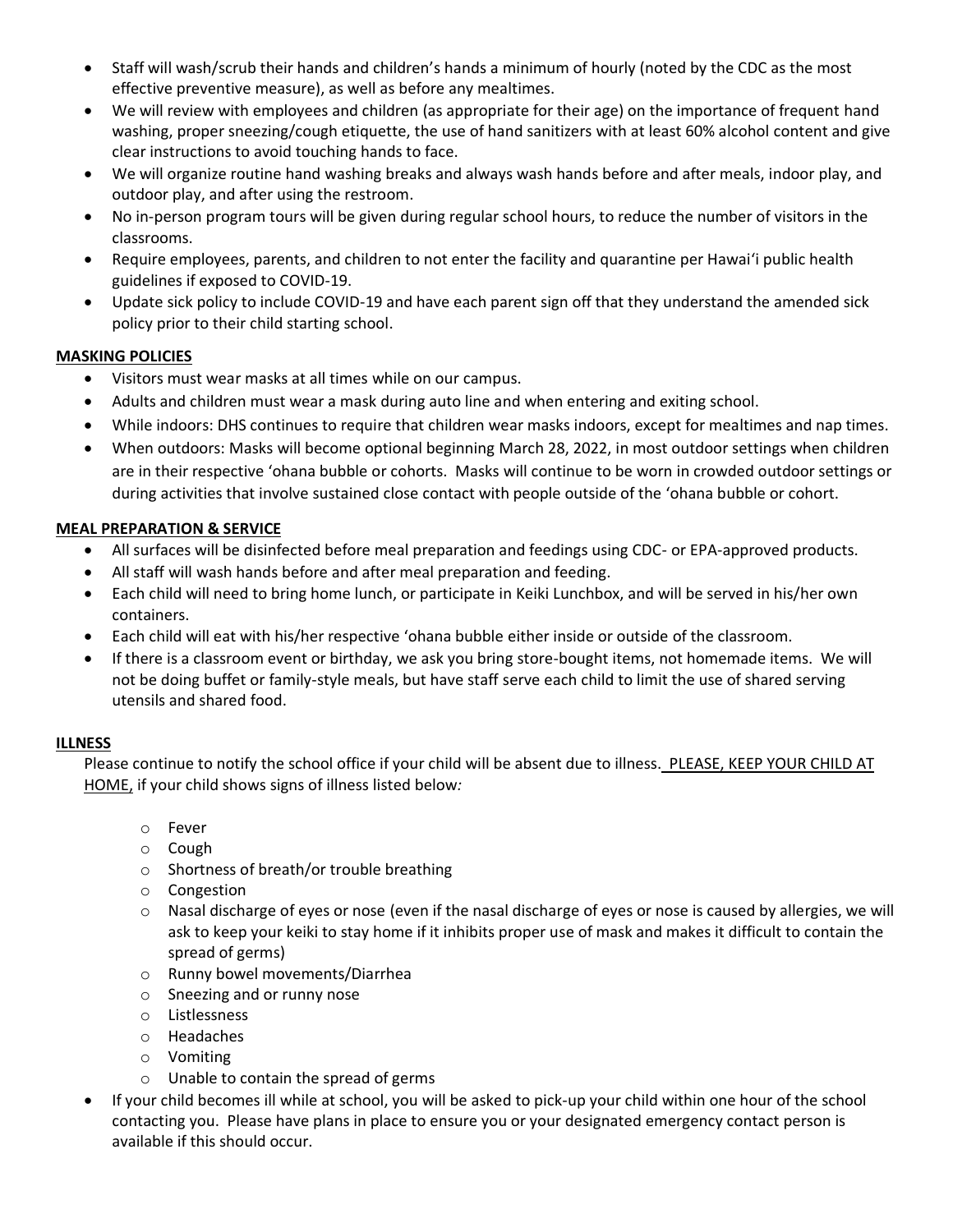- We will also send home your child's belongings (cubby bedding, clothes, etc.) so you may take it home to sanitize.
- Children who start to experience symptoms of respiratory illness, including a fever of >99.9 while at school, will be asked to stay with a staff member in a designated area right outside of the school office, away from other children until they can be picked up. We ask that you pick your child up within an hour.

## **QUARANTINE PERIODS**

Please notify the school immediately of any changes in health or diagnosis from their doctor, particularly COVID-19. These quarantine periods apply to unvaccinated, vaccinated, and boosted individuals. If your doctor recommends a longer quarantine period than the school requires, we ask that you follow the doctor's recommendations.

## **CLOSE CONTACT**

- DHS is requiring that children quarantine for five (5) days and may return on day six (6) with a negative test if they do not develop symptoms. If symptoms develop, they should immediately isolate and get tested.
- Children under five (5) years old who prefer to not get tested, will also have the option to quarantine for ten (10) days and may return to school on the  $11<sup>th</sup>$  day if they are symptom free. If symptoms develop, they should immediately isolate and get tested.
- If a teacher or staff is identified as a close contact, we will follow all guidelines outlined by the CDC, DOH, and DHS. This means that in some cases, we may not require the five (5) days of quarantine as we do for our students.
- Staff who are up to date with their COVID-19 vaccinations and are identified as close contacts do not need to quarantine if asymptomatic (no symptoms) but should get tested on the fifth (5<sup>th</sup>) day after exposure (with Day 0 counted as the day of exposure). If symptoms develop, they should immediately isolate and get tested.
- Staff who are not up to date with their vaccinations or are unvaccinated, shall quarantine for five (5) days and may return to work on the sixth (6th) day if they are symptom-free and provide a negative test result.
- Staff identified as a close contact, who have tested positive for COVID-19 within the last 90 days of exposure do not have to quarantine unless they develop symptoms.

## **COVID-POSITIVE**

- If a keiki tests positive for COVID-19 or has COVID-19 symptoms, regardless of age or vaccination status, the keiki must isolate for ten (10) days with Day 0 counted as the day the positive test was taken or the onset of symptoms.
- Keiki may return on the 11<sup>th</sup> day if they do not have a fever in a 24-hour period (without using fever-reducing medications) and other symptoms of COVID-19 have improved.
- Day 0 in calculating isolation period is the day the positive test was taken (if asymptomatic) or the onset of COVID-19 symptoms.
- Staff who test positive for COVID-19, shall stay home, and isolate for five (5) days regardless of vaccination status. If they had symptoms, they may end isolation after five (5) full days and return on the sixth (6<sup>th</sup>) day if they are fever free for 24 hours (without the use of fever-reducing medications) and symptoms are improving.

#### **TESTING**

• PCR, Rapid/Antigen, and home tests are all acceptable.

## **TRAVEL**

There are no travel restrictions for students or families traveling within the state of Hawaii. Please notify the school if your child or household member is traveling outside of the state. Effective March 28, 2022, KCS will no longer require students, teachers, and staff who are traveling to provide a negative COVID-19 test result before returning to school. However, we are highly encouraging a home, antigen, or PCR-test before returning to school from out-of-state travel.

If a student and/or a member of his/her household travels is subject to quarantine, the student must remain off campus until cleared to return. If the quarantine period is not followed or honored in any case (travel-related or not), the student is subject to dismissal.